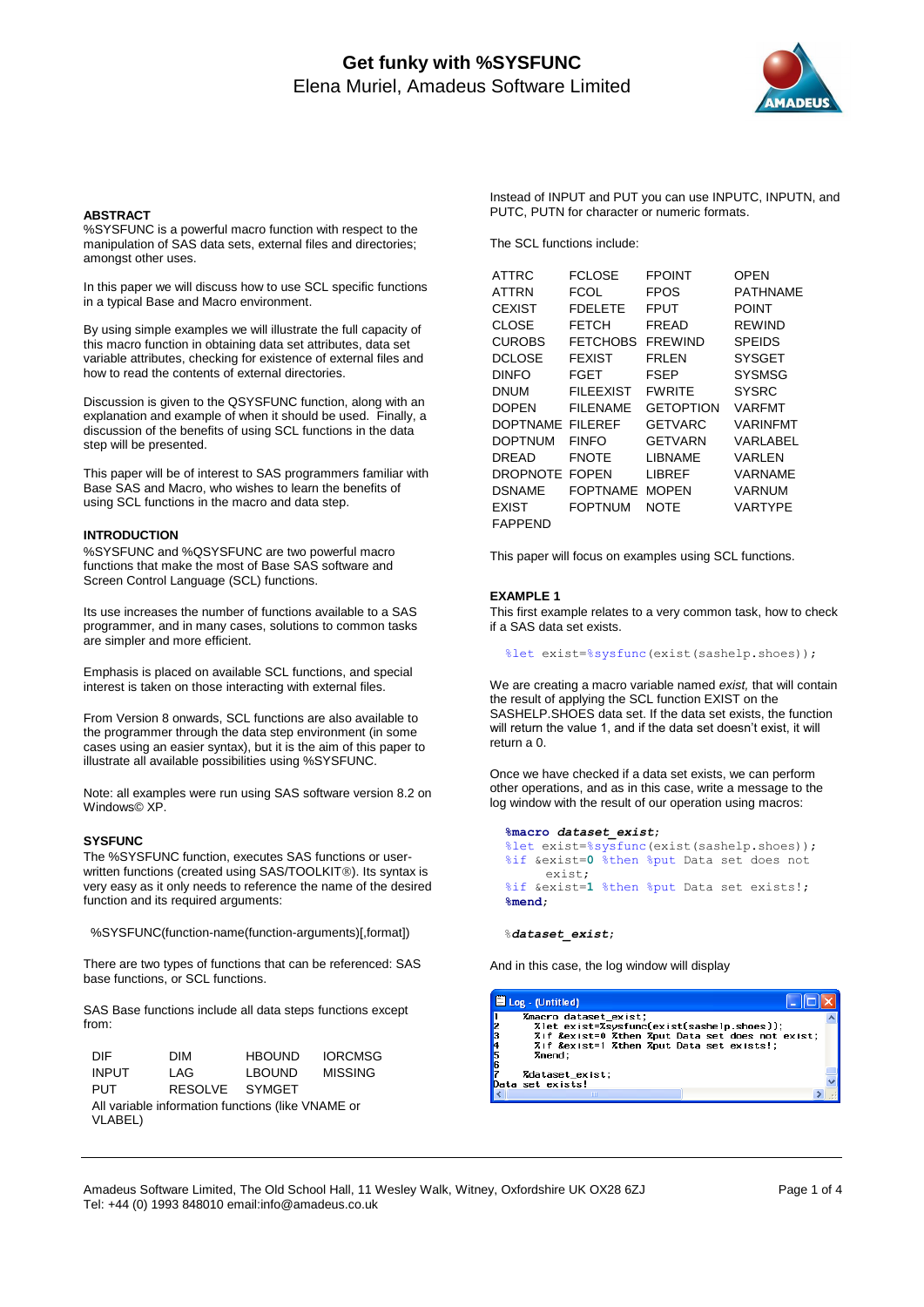

This example checks for the existence of a SAS data set, but in the same way, you can also check for existing Access descriptors, catalogs and views.

## **EXAMPLE 2**

Once we have checked if a data set exists, we may be interested in obtaining certain attributes from it. A very useful one is to obtain the number of observations and the number of columns in a data set:

```
 %let did=%sysfunc(open(sashelp.shoes,i));
%let nobs=%sysfunc(attrn(&did,nobs));
 %let nvars=%sysfunc(attrn(&did,nvars));
 %let rc=%sysfunc(close(&did));
 %put Data set SASUSER.SHOES contains &nobs
  observations and &nvars variables;
```
As in SCL, first we need to open the data set we want to obtain the attributes from, and in this example, we are opening SASHELP.SHOES in SCL in Input mode. When we open a data set in Input mode (I, IN and IS), the data set can be read, but it cannot be modified. All other available modes of opening a data set (N, U, UN, US and V) are not available with %SYSFUNC.

Once the data set is open, we can obtain its attributes using the ATTRN function. In this case the NOBS (number of observations) and NVARS (number of variables) numeric attributes. Character attributes can be obtained using the ATTRC function.

A very useful property for the %SYSFUNC function is that it can be nested. We could in fact, combine the first two lines of code, so we can open and obtain attributes from a data set in just one line:

```
 %let nobs=%sysfunc(attrn(
     %sysfunc(open(sashelp.shoes,i)),nobs));
```
After obtaining all attributes, always remember to close the data set.

If we run this code, we will obtain the following message in the log window:



## **EXAMPLE 3**

Once we have obtained data set attributes, on this next example, we will obtain attributes regarding the variables present in the data set SASHELP.SHOES.

```
 %let did=%sysfunc(open(sashelp.shoes));
 %let rc=%sysfunc(fetchobs(&did,1));
 %let vartype=%sysfunc(vartype(&did,5));
 %put vartype=&vartype;
 %let varfmt=%sysfunc(varfmt(&did,5));
 %put varfmt=&varfmt;
```

```
 %let varinfmt=%sysfunc(varinfmt(&did,5));
 %put varinfmt=&varinfmt;
```

```
 %let vname=%sysfunc(varname(&did,5));
 %let vlabel=%sysfunc(varlabel(&did,5));
 %put Variable &vname has a label of &vlabel;
```

```
 %let rc=%sysfunc(close(&did));
```
First of all, we need to open the data set in input mode. Note that Input (I) mode is the default mode associated with the OPEN function.

Then read the first observation in the data set using the FETCHOBS function, to obtain the type of variable, format, informat, variable name and label for the fifth variable present in the data set.

The results this program will display in the log window are:

| Log - (Untitled)                  |                                           |                                                                                  |  |
|-----------------------------------|-------------------------------------------|----------------------------------------------------------------------------------|--|
| 20<br>21                          |                                           | 7 let did=7sysfunc(open(sashelp.shoes));                                         |  |
| 22<br>23                          | 7let rc=7sysfunc(fetchobs(&did,1));       | %let vartype=%sysfunc(vartype(&did,5));                                          |  |
| 24<br>vartype=N                   | Zput vartype=&vartype                     |                                                                                  |  |
| 25<br>26<br>27                    | %Dut varfmt=&varfmt:                      | %let varfmt=%sysfunc(varfmt(&did,5));                                            |  |
| varfmt=DOLLAR12.<br>28            |                                           |                                                                                  |  |
| 29<br>30                          | Zput varinfmt=&varinfmt                   | 7 let var infmt=7sysfunc(var infmt(&did,5));                                     |  |
| varinfmt=DOLLAR12.<br>31          |                                           |                                                                                  |  |
| 32<br>33                          |                                           | 7let vname=7sysfunc(varname(&did,5));<br>7let vlabel=7sysfunc(varlabel(&did,5)); |  |
| 34                                | Variable Sales has a label of Total Sales | Zput Variable &vname has a label of &vlabel                                      |  |
| 35<br>36                          | %let rc=%sysfunc(close(&did));            |                                                                                  |  |
| $\overline{\left( \cdot \right)}$ | ШI                                        |                                                                                  |  |

In this example we are obtaining information on the fifth variable found in the SHOES data set, but if we want to reference the name of the variable instead of its position in the SAS data set, we need to use the VARNUM function:

```
 %let var1=%sysfunc(varnum(&did,sales));
 %let rc=%sysfunc(fetchobs(&did,&var1));
```
The VARNUM function gives us the position of the variable in the SAS data set (in the case of SASHELP.SHOES the position of the SALES variable is 5).

And as seen on Example 2, we can nest several functions:

```
 %let vartype=%sysfunc(vartype(&did,
     %sysfunc(varnum(&did,sales))));
```
## **EXAMPLE 4**

All previous examples were focused on SAS data set attributes and variable attributes. In the next two examples, we will focus on external files.

One of the first things that a programmer is interested about an external file, is knowing if a file actually exists or not.

On this first example, we are going to check if a CSV file exists:

```
%let rc=%sysfunc(fileexist(
       'c:\elena\data\10Feb2004.csv'));
```
Again if the file exists the function will return a 1, and if it doesn't exist, it will return a 0.

Once we have proved that the file exists, we are going to perform an action with it. In this case we are going to check that a file exists before deleting it: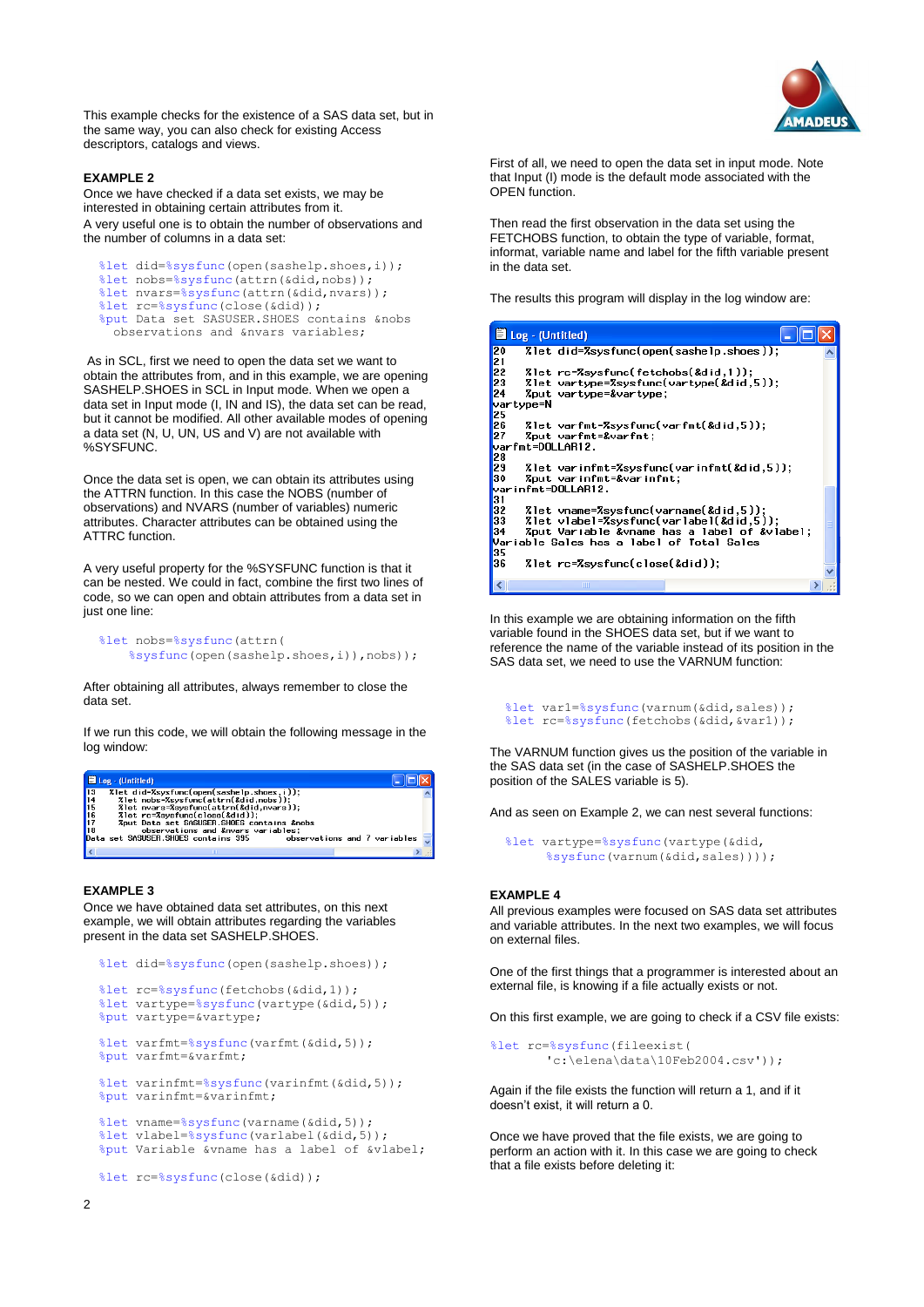

```
 %macro delete_file;
 %let rc=%sysfunc(fileexist('c:\elena\data\
     DATA10Feb2004.csv'));
 %if &rc=1 %then %do;
   %let rc1=%sysfunc(filename(rawfile,
      'c:\elena\data\DATA10Feb2004.csv'));
   %let rc2=%sysfunc(fdelete(&rawfile));
   %if &rc2=0 %then %let message=File was 
     deleted;
   %else %let message=File could not be 
     deleted;
 %end;
 %else %let message=File does not exist;
 %put &message;
 %mend;
```
## %*delete\_file*;

First we check that the CSV file exists and if it does, we are going to associate a filename with it.

Then we will use the FDELETE function to delete the file, and then write a message to the log window with the output of our operation.



Note: Operating system security will have to be considered when dealing with external files.

#### **EXAMPLE 5**

This example will be focused on how to read the contents of an external directory, and how to automatically import all the CSV files found into SAS data sets.

```
%macro read_files;
%let rc=
   %sysfunc(filename(rawdata,'c:\elena\data'));
%let did=%sysfunc(dopen(&rawdata));
%let dnum=%sysfunc(dnum(&did));
%do i=1 %to &dnum;
  %let name file=%sysfunc(dread(&did, &i));
   %put file=&name_file;
   %let csv=%sysfunc(scan(&name_file,2,'.'));
   %if &csv=csv %then %do;
    %let name file short=
             %sysfunc(scan(&name_file,1,'.'));
        %put file=&name_file_short;
        PROC IMPORT OUT= WORK.&name file short
```
DATAFILE= "C:\Elena\data\&name file" DBMS=CSV REPLACE; RIIN: %end; %end; **%mend**;

## %*read\_files*;

First we associate a filename with the directory containing all our files. Then we open it in order to obtain the number of members it contains (this is achieved with the DNUM function). We start reading every file located under the directory using a do loop and the DREAD function.

Once we obtain the name of the object found, we need to make sure it is a CSV file before importing it. By using the SCAN function, we will be able to discount any other non-CSV files found or other subdirectories.

Finally, we use a proc import to generate a SAS data set with the same name as the CSV file.

Part of the log window will appear as follows:

| Log - (Untitled)                                                                                                                                                                                                                                                                                                             |  |  |  |
|------------------------------------------------------------------------------------------------------------------------------------------------------------------------------------------------------------------------------------------------------------------------------------------------------------------------------|--|--|--|
| 260:44<br>NOTE: The infile 'C:\Elena\data\DATA14Feb2004.csv' is:<br>File Name=C:\Elena\data\DATA14Feb2004.csv.<br>RECFM=V, LRECL=32767                                                                                                                                                                                       |  |  |  |
| NOTE: 3 records were read from the infile 'C:\Elena\data\DATA14Feb2004.csv'.<br>The minimum record length was 5.<br>The maximum record length was 8.<br>NOTE: The data set WORK,DATA14FEB2004 has 3 observations and 3 variables.<br>NOTE: DATA statement used:<br>real time<br>$0.01$ seconds<br>cpu time<br>$0.01$ seconds |  |  |  |
| 3 rows created in WORK DATA14FEB2004<br>from<br>C:\Elena\data\DATA14Feb2004.csv.                                                                                                                                                                                                                                             |  |  |  |
| NOTE: WORK.DATA14FEB2004 was successfully created.<br>NOTE: PROCEDURE IMPORT used:<br>real time 0.10 seconds<br>cpu time<br>$0.03$ seconds                                                                                                                                                                                   |  |  |  |
| file=DATA15Feb2004.xls                                                                                                                                                                                                                                                                                                       |  |  |  |
| <b>THIT</b>                                                                                                                                                                                                                                                                                                                  |  |  |  |

#### **EXAMPLE 6**

Another of the major uses of the %SYSFUNC function is to format macro variables.

Normally, if we want to format the value of a macro variable, we will need to do it in a data null step as follows:

```
data null;
   formatdate=put(date(),worddate.);
  call symput ('wdate', formatdate);
 run;
```
and then maybe use it as part of a report title:

title "&wdate Report title";



With the %SYSFUNC function, we don't need to have the \_NULL\_ data step, as we can format macro variables directly within the title line:

```
 title "%sysfunc(date(),worddate.) Report 
     title";
```

| 图 Output - (Untitled) |                            |
|-----------------------|----------------------------|
|                       | April 5, 2004 Report title |
|                       |                            |
|                       |                            |

Now if we want to include this date at the end of our title:

```
 title "Report title %sysfunc(date(),
     worddate.)";
```